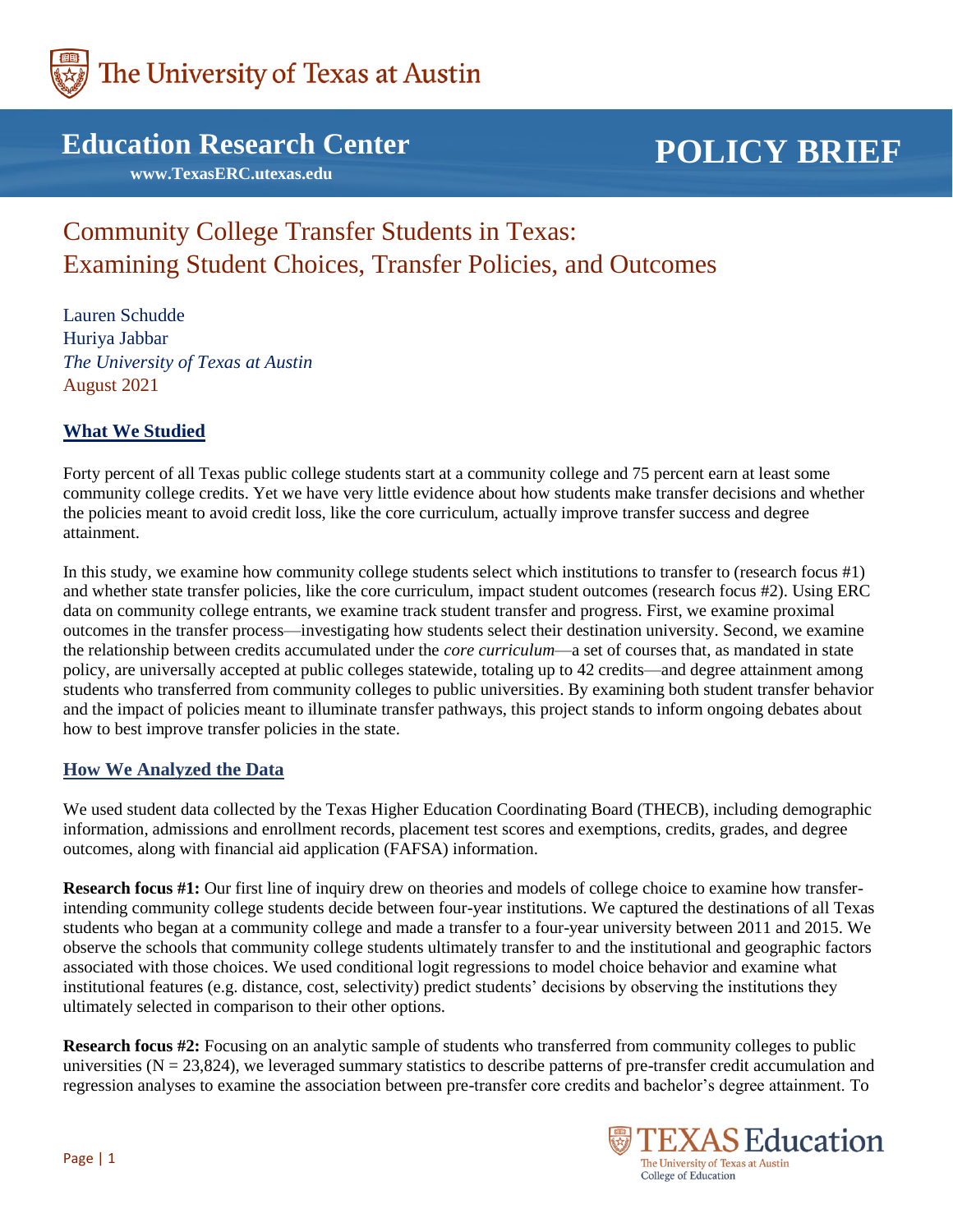create the measure capturing core credits, we used core curricula course listings from THECB's website, which includes course prefixes and numbers for core coursework at every college in Texas, and merged the matrices of core course numbers into THECB student schedule data using course prefixes and numbers (see Schudde, Bicak, & Shea, 2020). We classified all pre-transfer community college credits into five different categories: (a) core credits, (b) vocational and technical credits, (c) other college-level credits, (d) developmental education credits in math, and (e) developmental education credits in English. We created both a measure of pre-transfer core credits and a quadratic term for core credits in order to capture the non-linear relationship between core credits and degree attainment. In the regression models, we control for demographics, student enrollment patterns, and academic performance. To capture variation that may occur across institutions and majors, we also included fixed effects for pre-transfer community college, destination university, and pre-transfer major, as well as clustered standard errors (at the community college level).

## **What We Discovered**

#### Research focus #1: **Choosing transfer institutions: Examining the decisions of Texas community college students transferring to four-year institutions**

We find that an overwhelming majority of community college transfer students select public and mostly research universities, despite the fact that nearly half of the institutional options were private schools. Students transferred to a relatively small subset of universities, despite many four-year options: 86% of total transfers were to 20 institutions, out of 78 total options. Of the nearly 95,000 transfers observed, most were to public (98%) and research (74%) institutions. (Full paper and results are reported in Jabbar & Edwards, 2020)

Students were sensitive to distance. They were less likely to enroll at a four-year institution the farther it was from the community college attended. Our analysis related to students' sensitivity to distance aligns with prior research on transfer destination choice, and college choice, however, we are able to parse this pattern of sensitivity by student subgroups. We find that all students in our sample were less likely to enroll in an institution the farther it was from the community college attended, but that this relationship was the strongest for non-traditional students. This result is intuitive but nonetheless important considering that community colleges are a likely pathway to four-year degree attainment for older students who might juggle school with full-time employment as well as family obligations. Considering our full sample results show a consistent aversion to distance, we can conclude that students who are geographically isolated are likely to be at a disadvantage when it comes to transfer.

The institutional characteristics associated with students' choice of transfer destination suggest that all students were less likely to choose a flagship university. This was particularly true for economically disadvantaged students, which could indicate access issues such as strict admissions requirements, limited space, or even cost constraints. We also find that higher university graduation rates increase the probability of transfer across all subgroups. Instructional expenses per each full-time enrolled student marginally increased the likelihood of transfer, potentially because information on instructional expenses is less transparent to students. And a smaller student to faculty ratio as a measure of both support and quality predicted transfer, especially for non-traditional and economically disadvantaged students. This finding could point to the benefit of smaller class sizes and more available advising time valued by traditionally disadvantaged groups as they enter their pathway to four-year degree attainment. It could be that the cost of attendance and a lack of financial support present significant barriers to transfer and degree completion for community college students. However, in our analysis, we found very small coefficients associated with our measure for the cost of attendance and percent of students receiving financial aid, thus no evidence in our full sample that transfer students weigh the cost of attendance factors when deciding where to transfer.

Finally, we find interesting results related to our measures of student body demographics and their association with transfer choice. Overall, we observe a preference for schools offering more of a racial/ethnic student match. This preference was somewhat stronger for Asian and White students compared to students historically underrepresented in higher education (e.g. African American, Latinx, Native American), which could represent patterns of racial stratification across four-year institutions more generally. Though this finding warrants a more detailed investigation, it

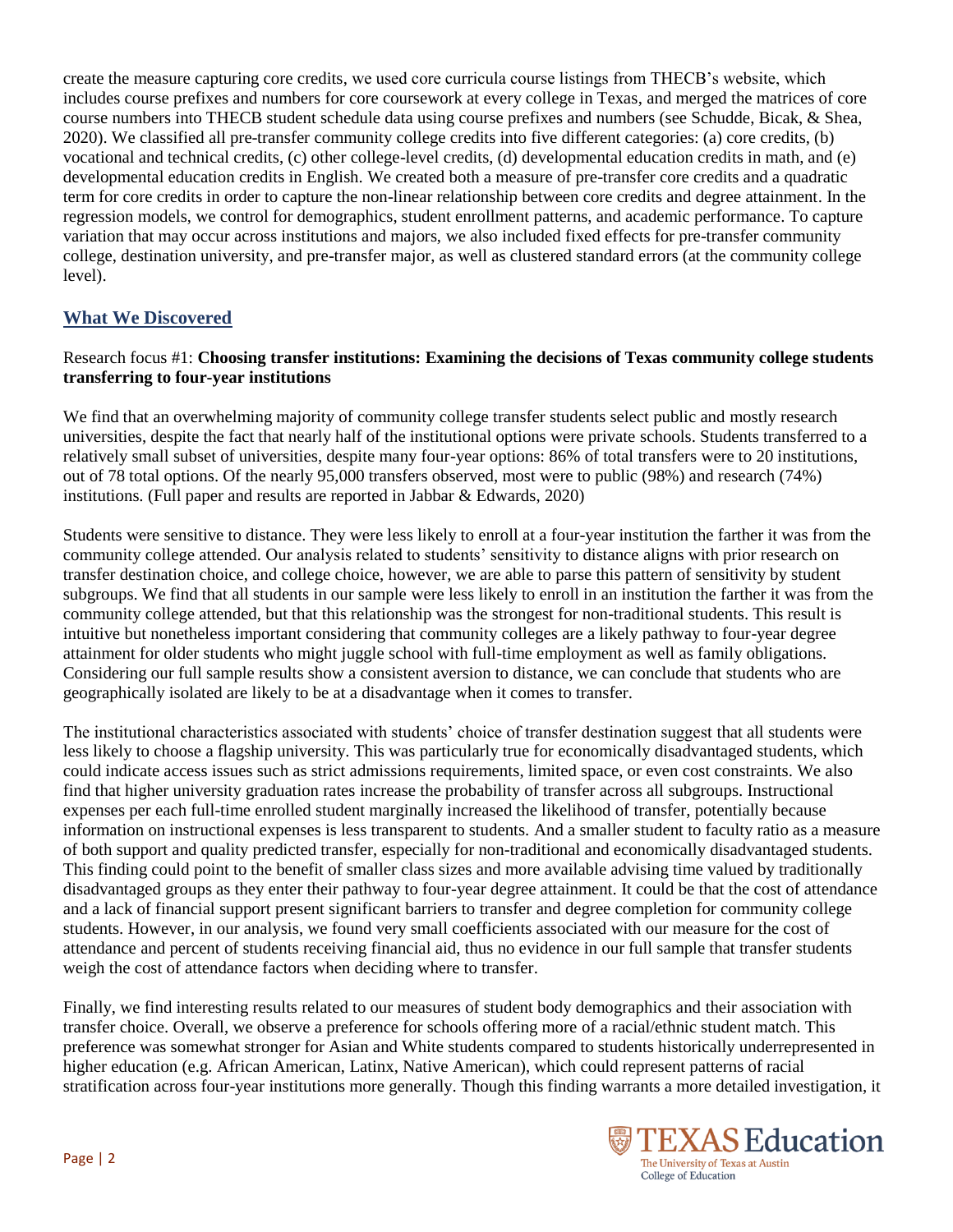could be that on many campuses in our sample the racial breakdown is a plurality, but that when Whites and Asians are grouped together, they represent both a majority of our sample and of enrollments in top-chosen schools. Given this apparent trend, it would be interesting to know whether a larger proportion of underrepresented students at top-chosen schools in Texas would then influence underrepresented groups of community college transfer students considering a suite of institutional options.

#### **Research focus #2: The role of the core curriculum in transfer student degree completion**

In Figure 1, we show cumulative credits earned before transfer disaggregated by credit type (core, technical, and other college-level credits and developmental math and English credits). We present this information for the full sample of community college transfer students and for subgroups based on core completion and bachelor's degree completion status. By the time of transfer, community college transfer students, on average, completed 35.4 college-level credits, including core, vocational/technical, and other college-level credits. Despite reports from prior research that community college staff emphasize core completion (Schudde et al., 2021), only 19% of community college transfer students in our study completed the core—accumulating 42 core credits distributed across the required component areas—before the time of transfer. On average, students earned 8.4 other college-level credits, 0.7 vocational credits, and 1.9 credits in developmental coursework (0.8 in English and 1.1 in math) (see full sample bar). Among core completers, the average number of core credits accumulated prior to transfer was 48.1, with 59.3 cumulative collegelevel credits, whereas core non-completers finished fewer college-level credits prior to transfer, with 21.2 core credits and 7.9 other college-level credits.



*Figure 1. Pre-Transfer Credit Accumulation Among Community College Transfer Students*

We next describe results from our main regression model. Figure 2 presents the relationship (in average marginal effects with 95% confidence intervals) between core credits accumulated before transfer and bachelor's degree attainment. Average marginal effects can be interpreted as the change in predicted probability for a one-unit change in the variable while holding other variables at their mean. Figure 2 illuminates a point of diminishing returns for pretransfer core credits. Up to about 44 core credits (two more than the "core complete" status), each additional core credit improves a transfer student's probability of earning their degree, though we see the relationship is initially steeper and starts to level off as core credits approach the turning point of 45 credits, where it then becomes negative. Pre-transfer core credits accumulated beyond the turning point may be detrimental to baccalaureate attainment, though we note that the standard errors start to get larger after 50 credits because far fewer students take that many core credits prior to transfer (making the estimates beyond that point less precise).

The results of our regression analyses suggest that each additional pre-transfer core credit improves students' probability of earning a bachelor's degree, but only up to approximately core completion status. The 42-credit limit embedded in the state mandate has meaning, since it limits the number of credits universities must accept during

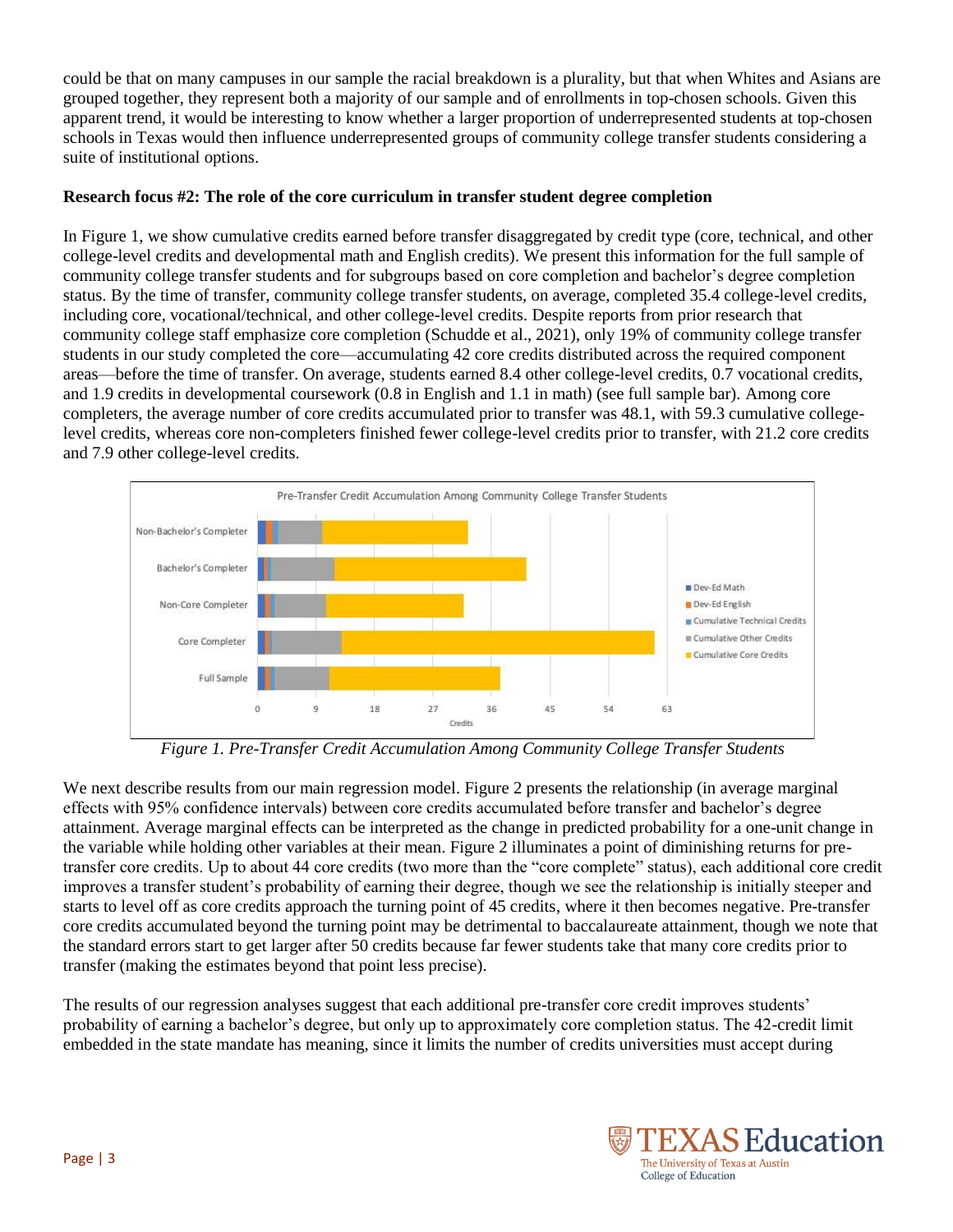

*Figure 2. Pre-Transfer Core Credit Accumulation and the Predicted Probability of Earning Bachelor's Degree*

transfer. When students surpass the 42-credit mark, they soon experience a negative relationship between additional pre-transfer core credits and bachelor's degree attainment (the turning point was almost 3 credits—just one additional course—above the core completion mark).

## **Discussion/Policy Recommendations**

Our findings have implications for policies that lessen existing barriers to successful transfer and for institutions seeking to increase student enrollments through increased community college transfer rates. Given that the majority of transfers observed were to a small subset of public universities, policymakers and practitioners have an opportunity to prioritize and strengthen transfer pathways that are already successful, perhaps by revising and streamlining existing articulation agreements. It is also important to note that even this relatively small subset still represents approximately 20 different schools for community colleges to communicate with regarding the specifics of transfer policies. This descriptive observation has implications for practitioners, administrators, and advisers within community colleges tasked with staying up to date on all of the details of each transfer partnership.

Our results examining the role core credits play in degree attainment suggest that the design of core curricula including limits set on guaranteed credit transferability—inform student outcomes. Because core credits in Texas must transfer but do not have to apply toward major-specific requirements (i.e., they may transfer as electives), students who intend to transfer core complete should be cautious about which core courses they take at the community college and how those credits will ultimately apply toward their bachelor's degree program. The observed decline after reaching the core completion mark may be related to efficiency of core credit accrual, where students with many pre-transfer credits took courses not aligned to a given program of study. Ideally, a transferable core curriculum would help students avoid unnecessary credit accrual, if students take courses from the varied components of the distributed curricula (which breaks down number of courses from various required topic areas)—but this assumes adequate guidance and transparency about how those courses will be counted toward requirements in the student's desired degree.

A recent proposal in Texas included an amended core curriculum that would incorporate tailored math and science components based on students' field of study (and guaranteed those courses *apply* toward the final bachelor's degree) (Senate Research Center, 2019). The final version of the bill, Senate Bill 25, did not include the amended core, but does require that colleges and universities across the state provide their course sequences and program plans to THECB and publicly post that information online. This may be a first step toward improved transparency of transfer information, as institutions are now mandated to post information that will illustrate variation in course requirements across degree programs. Our findings cannot directly speak to how an amended core curriculum would influence